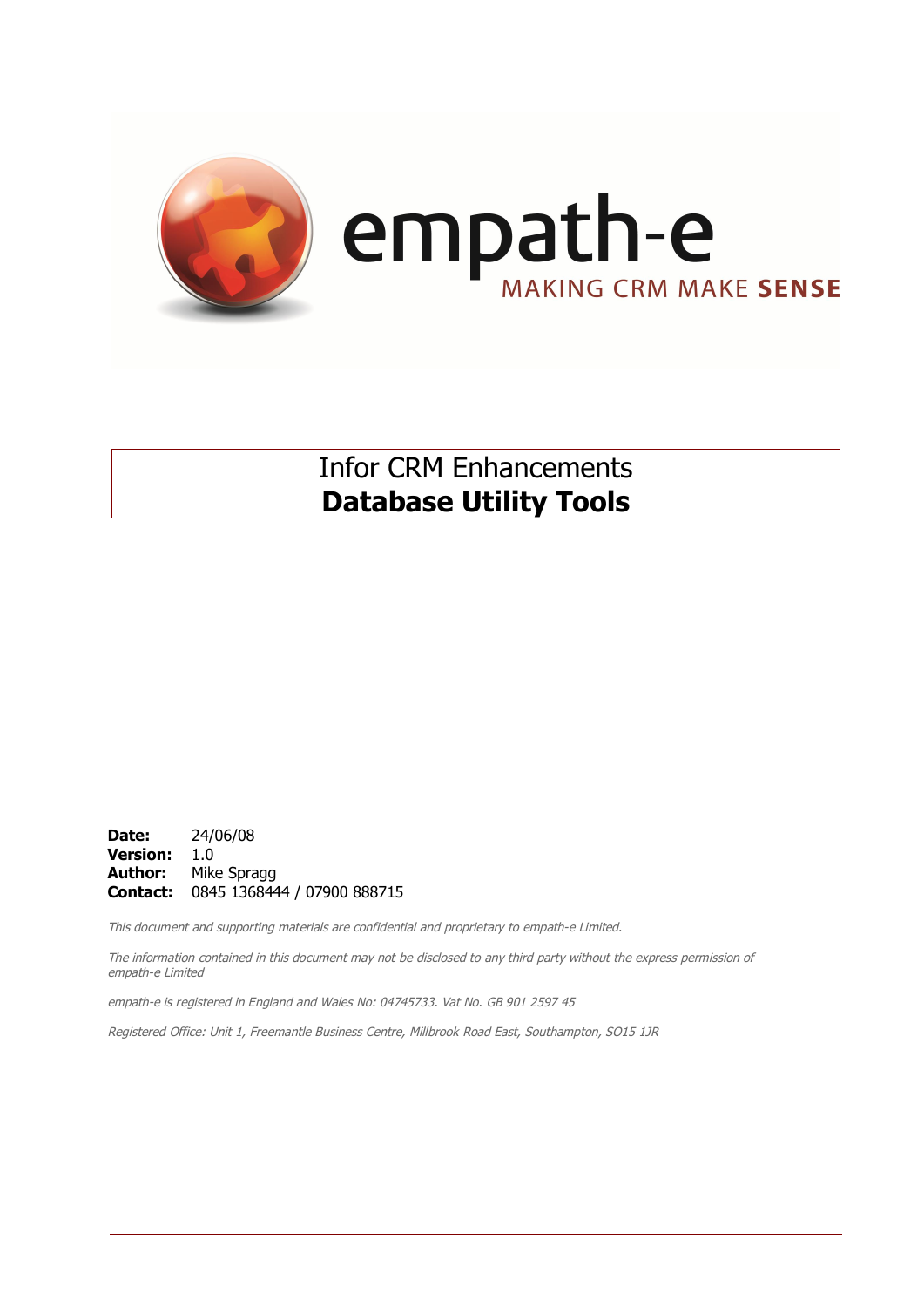# **CONTENTS**

| 1.0 |  |
|-----|--|
|     |  |
|     |  |
|     |  |
|     |  |
|     |  |
| 2.0 |  |
| 3.0 |  |
|     |  |
|     |  |
|     |  |

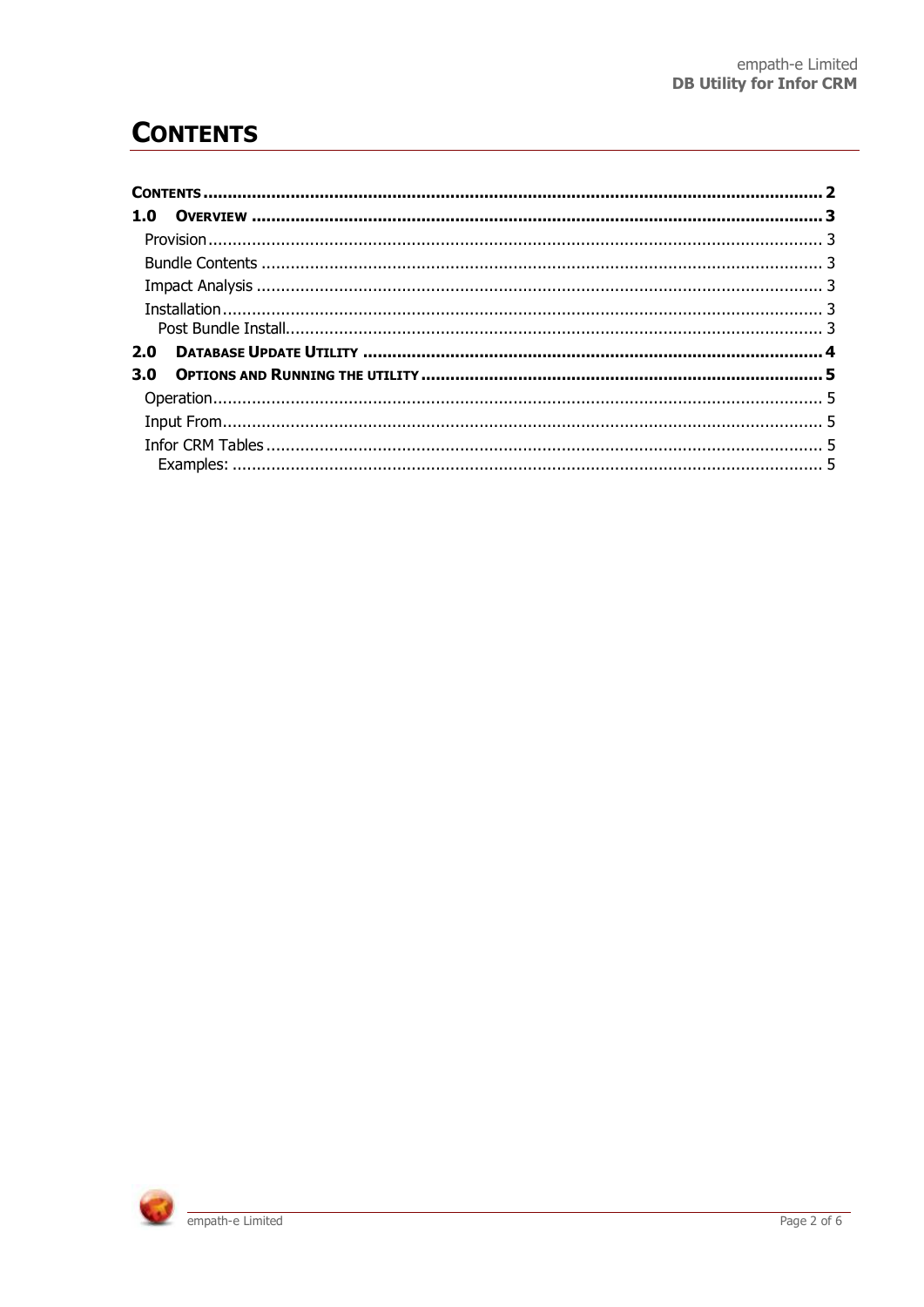# **1.0 OVERVIEW**

## **Provision**

- Provide ability to update Infor CRM database with fixed data or data from a file based on specified columns
- Provide append, search & append and overwrite facilities

## **Bundle Contents**

The following plugins are supplied or updated in this bundle.

| <b>Plugin Type</b> | Item                         |
|--------------------|------------------------------|
| Forms System:      | <b>EMAF DBUpdate</b>         |
| Menus System:      | <b>DBUtil</b><br><b>EMMS</b> |

#### **Updated:**

(None)

## **Impact Analysis**

None of the additions will alter the system in any way and can be easily removed without issue.

## **Installation**

Simply install the bundle as normal – all plugins are unique and the bundle will update the scripts as necessary.

### **Post Bundle Install**

Installing the bundle completes the installation.

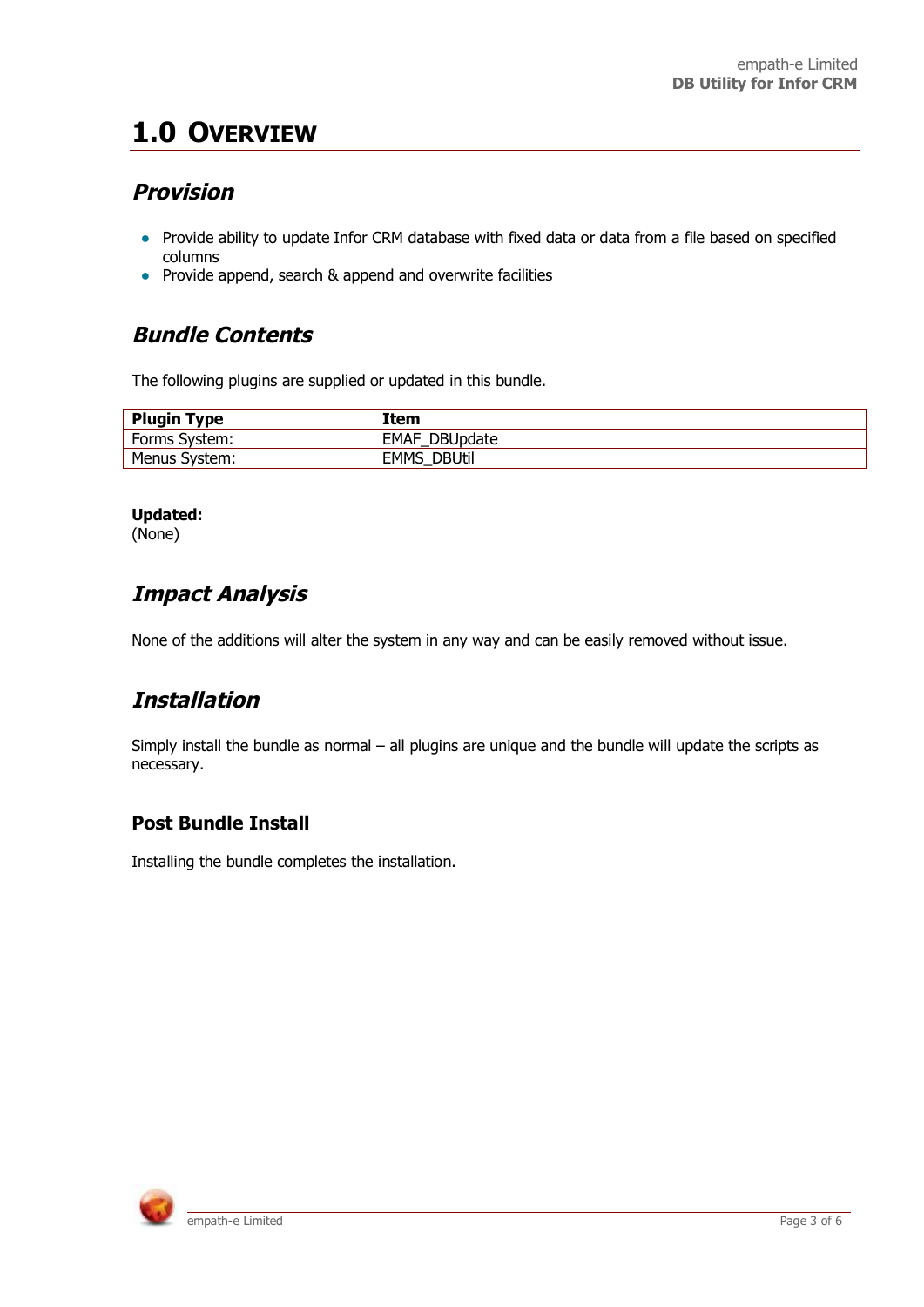# **2.0 DATABASE UPDATE UTILITY**

Login to Infor CRM as Admin and go to Tools | Maintenance | DB Utility and the following is displayed:

| <b>Database Manipulation</b><br>if it does not exist already.                                                            | Use this utility to append data to any database column.<br>You may also search for existing data and only append |                   | empa                                                                                                                                                                                                              |
|--------------------------------------------------------------------------------------------------------------------------|------------------------------------------------------------------------------------------------------------------|-------------------|-------------------------------------------------------------------------------------------------------------------------------------------------------------------------------------------------------------------|
| ContactID's. The column heading MUST be AccountID or ContactID.                                                          |                                                                                                                  |                   | Using the File below option you can update data based upon a file list of database ID's, you can use File<br>[Export for this purpose, For importing, this file MUST contain in column 1 a list of AccountID's or |
| Operation                                                                                                                |                                                                                                                  |                   |                                                                                                                                                                                                                   |
| Append                                                                                                                   |                                                                                                                  | Search and Append | <b>Overwrite</b>                                                                                                                                                                                                  |
| $\odot$ All $\frac{1}{2}$<br>O Contact Group Overwrite - ignore all and replace data<br>Account Group<br>$\bigcirc$ File | Append - Add to field ignoring existing.<br>Search and Append - check and append just once                       | Import File:      | □                                                                                                                                                                                                                 |
| SalesLogix Tables                                                                                                        |                                                                                                                  |                   |                                                                                                                                                                                                                   |
| Table:                                                                                                                   |                                                                                                                  | Set to value:     |                                                                                                                                                                                                                   |
| Column:                                                                                                                  |                                                                                                                  |                   | Use file 2nd column instead of value above                                                                                                                                                                        |
|                                                                                                                          |                                                                                                                  |                   |                                                                                                                                                                                                                   |

The utility is multi-purpose, depending on the options you select – certain other options will highlight or gray out. Select the options most suitable for you based on the enclosed option notes.

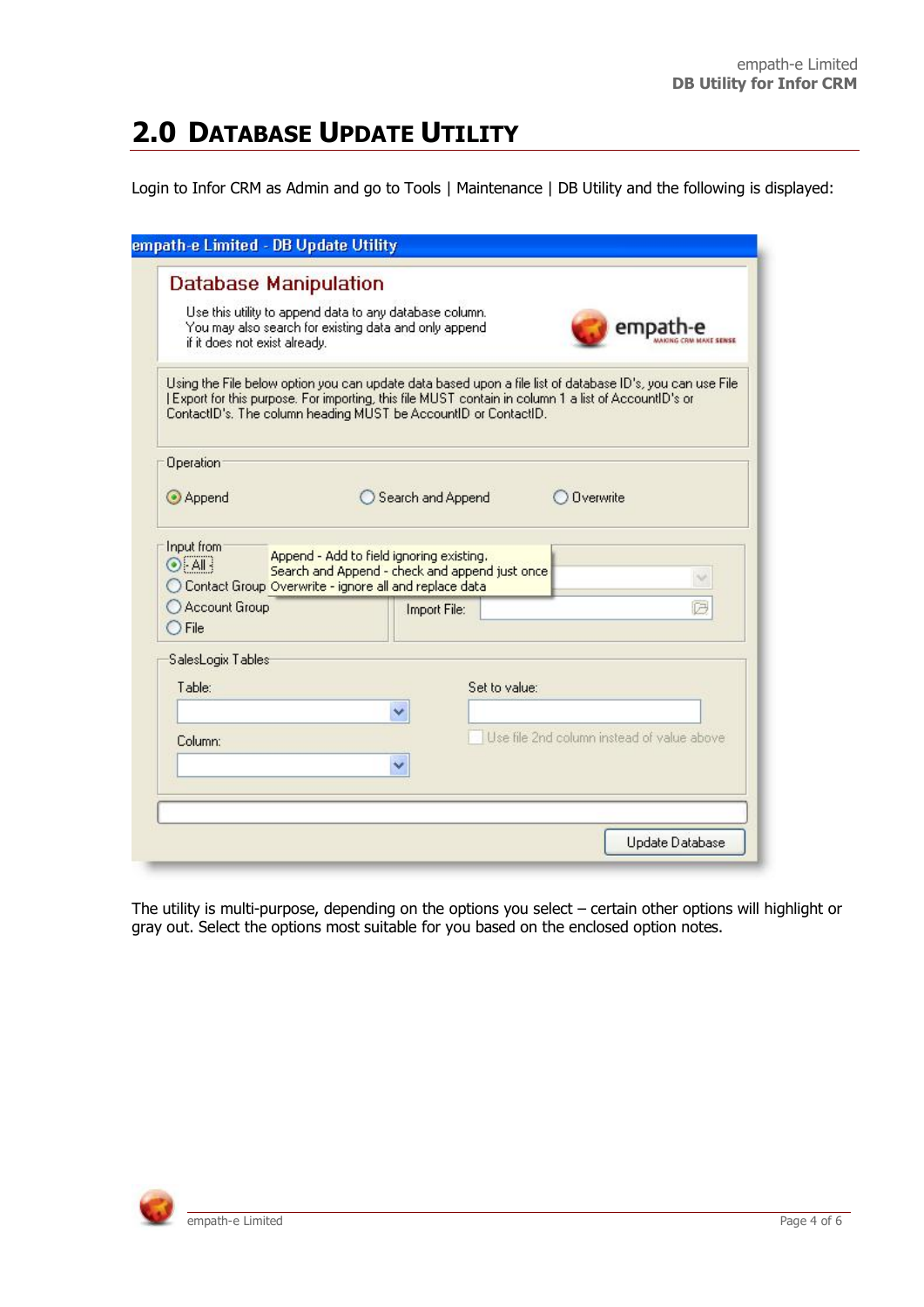# **3.0 OPTIONS AND RUNNING THE UTILITY**

## **Operation**

This determines what the utility should do with data that may already exist in the specified column:

| Append                     | Will add the content to the existing column data             |
|----------------------------|--------------------------------------------------------------|
| <b>Search &amp; Append</b> | Will only add the content if the data does not already exist |
| ' Overwrite                | I Ignores existing content and overwrites entire content     |

### **Input From**

This determines how much data will be affected@

| -All-                | All rows in the database are affected (be very sure of this option!)            |
|----------------------|---------------------------------------------------------------------------------|
| <b>Contact Group</b> | Only the rows found in the specified contact group are affected                 |
| <b>Account Group</b> | Only the rows found in the specified account group are affected                 |
| <b>File</b>          | You create an external file of ID's, the utility will use those and update rows |
|                      | found. You can optionally include a second column of content data $-$ this is   |
|                      | used instead of a fixed value.                                                  |

### **Infor CRM Tables**

| <b>TABLE</b>        | From the drop-down, select which table you wish to affect                                                                                                                                                                                   |
|---------------------|---------------------------------------------------------------------------------------------------------------------------------------------------------------------------------------------------------------------------------------------|
| <b>COLUMN</b>       | The drop-down will show columns for the table selected above, choose the                                                                                                                                                                    |
|                     | column you wish to update                                                                                                                                                                                                                   |
| <b>Set to Value</b> | You can specify a fixed/constant value here $-$ all matching rows are<br>updated with this content. Alternatively, you can choose to use a file and<br>have the 2 <sup>nd</sup> column of the file be used to update the corresponding row. |

### **Examples:**

#### **Updating All**

The simplest example is to update all rows with a constant value

- **•** Select the **CONTACT** table
- **•** Select the **USERFIELD1** column
- **•** Select Input From: All
- Enter "XYX" in the Set to Value

On pressing Update Database – the utility will update all USERFIELD1 columns with the data "XYX".